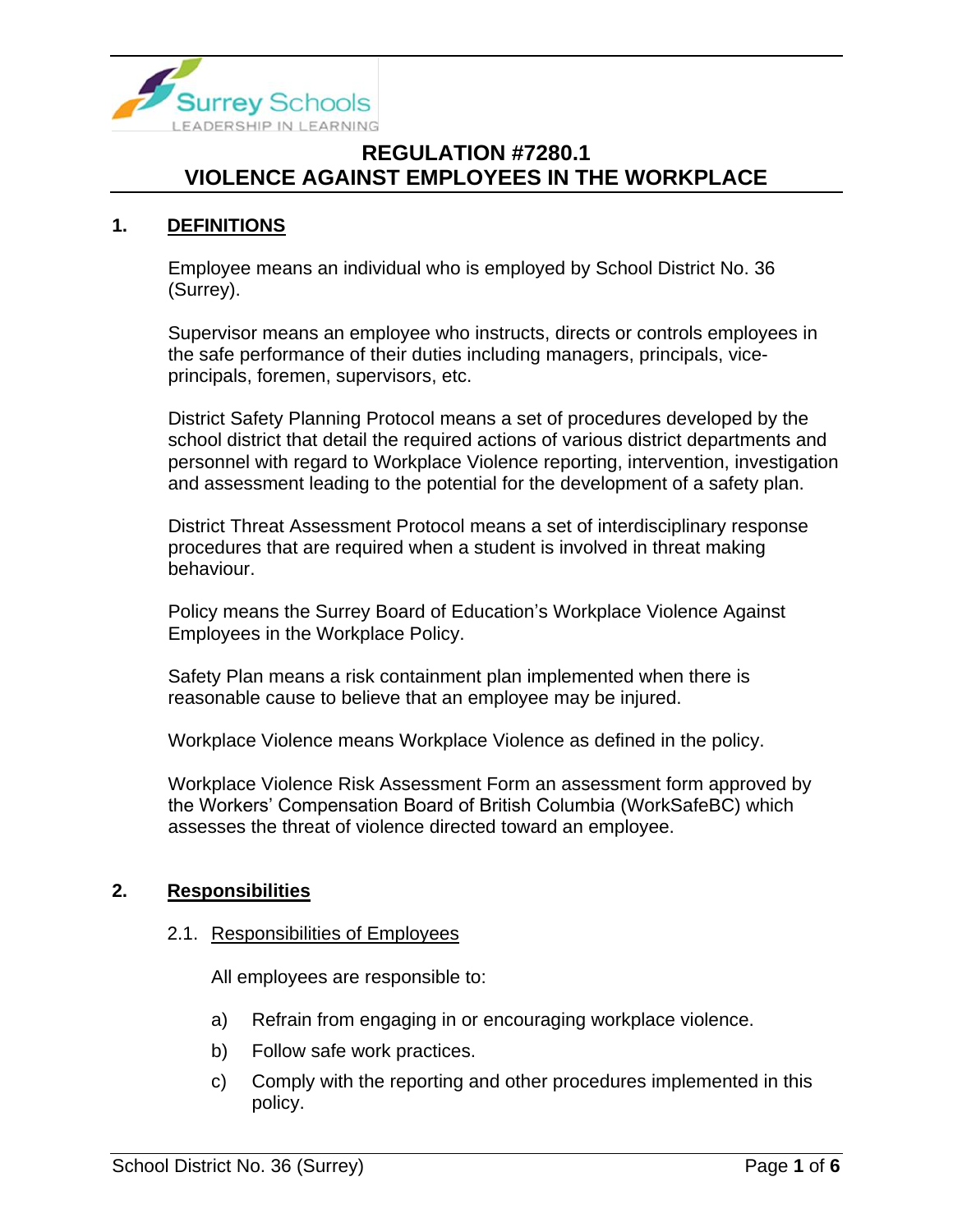

d) Report to their supervisor all incidents of actual or suspected workplace violence.

### 2.2. Responsibilities of Management

Every supervisor/manager/principal is responsible for promptly responding to and investigating allegations of workplace violence in accordance with the policy, and for ensuring that staff members are aware of any hazards and are trained and instructed in the appropriate actions to take for protection from acts or threats of violence.

### **3. PROCEDURES**

The supervisor/principal/manager will work collaboratively with a worker representative member of the site-based joint health and safety committee, if they are reasonably available, with regard to investigating incidences of violence in the workplace that arise from parties outside the workforce.

#### 3.1. Investigation

Incidents of Workplace Violence will be promptly investigated as follows:

- a) Workplace Violence perpetrated by employees will be investigated by management personnel in accordance with applicable collective agreements or contract of employment.
- b) Workplace Violence perpetrated by non-employees will be investigated by the school district in collaboration with an employee representative of the applicable Joint Health and Safety Committee (if reasonably available).

#### 3.2. Annual Review and Training

Each supervisor shall conduct an annual review with staff members of the principles and procedures set out in the policy and these regulations, including:

a) Review of the definition of workplace violence in the policy and applicable Workers' Compensation Board of British Columbia policies and guidelines.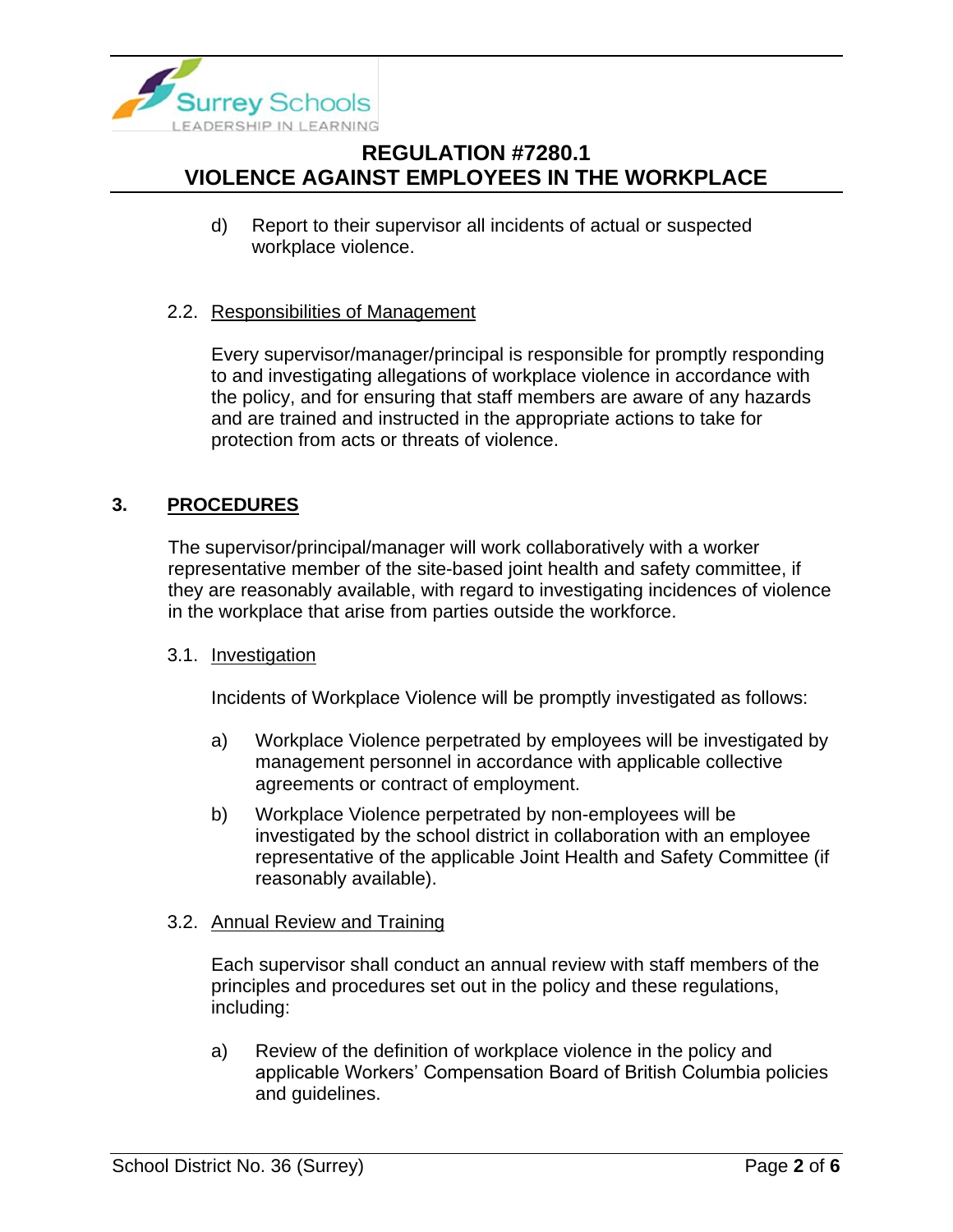

- b) Each staff member's responsibility to report immediately, incidents of workplace violence directed toward them.
- c) Any workplace violence strategies developed by the school district specific to the work site.

### 3.3. Response to Incidents

If an incident of workplace violence occurs the supervisor shall, in consultation with the affected employees and an employee representative from the applicable Joint Health and Safety Committee (if available), take the following actions:

- a) Assess the situation to determine if the employee has been physically injured or emotionally traumatized or is at risk of such injury.
- b) Arrange, as appropriate, for first aid treatment through the site First Aid Attendant, 911 emergency response procedures and/or arrange for further treatment as necessary.
- c) Advise the employee to consult with a physician as appropriate.
- d) Provide the employee with immediate relief from work responsibility, as appropriate.
- e) Assist the affected employee to make appropriate decisions regarding resumption of their duties and facilitate any necessary support.
- f) If the employee elects to complete their shift, on the day the incident occurs, the supervisor will incorporate measures to ensure that the employee's exposure to the aggressor/instigator is minimized.
- g) If requested, coordinate contact with the Surrey/White Rock RCMP, as appropriate, if the affected employee wants to press criminal charges against the aggressor.
- h) If the affected employee is sent home following an incident, the supervisor will arrange for transportation if the employee is unable to drive.
- i) Counsels the affected employee to maintain his or her own documentation of the incident and pertinent subsequent events for future reference.
- j) Provide the employees with such other support as may be reasonably required in the circumstances.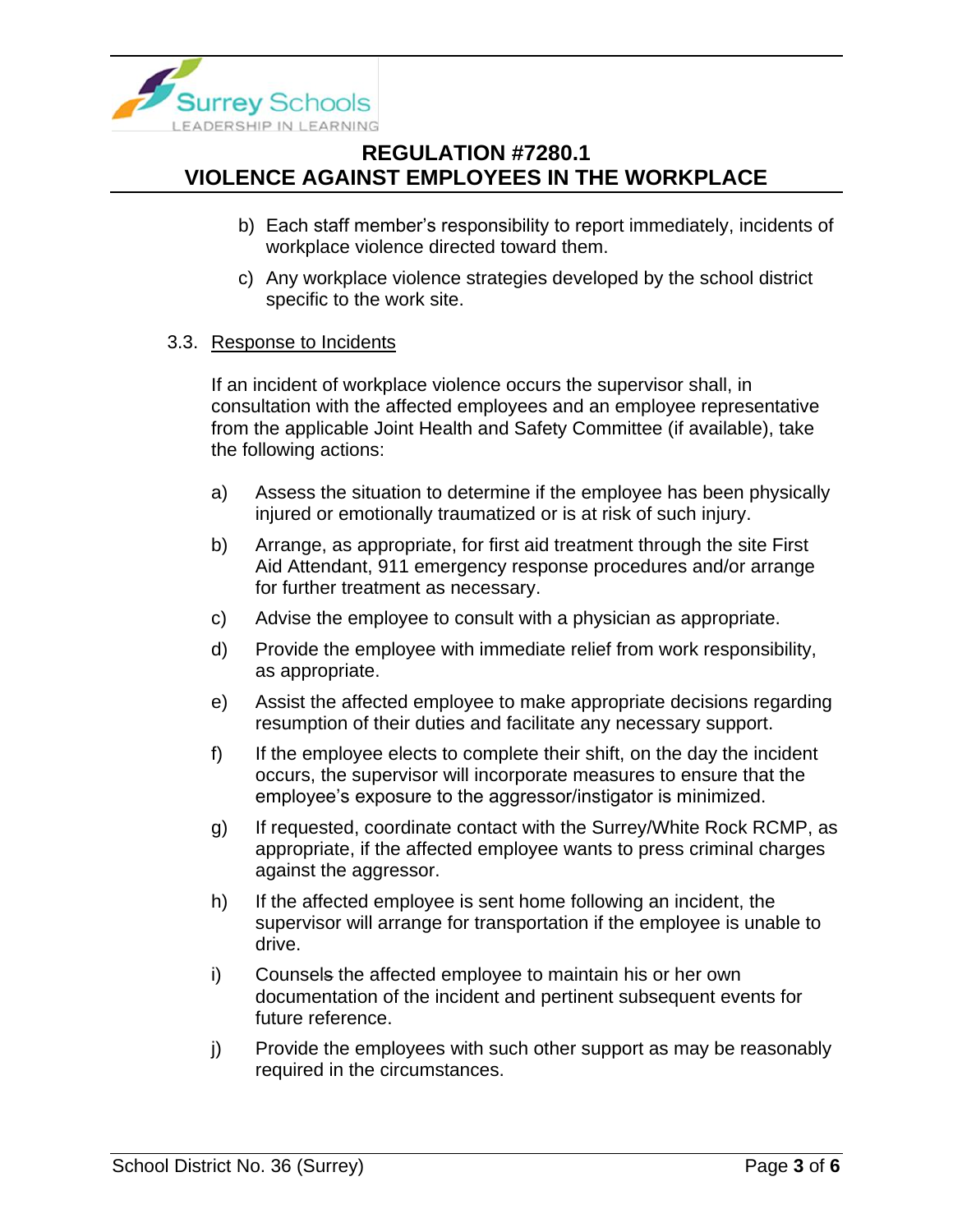

- k) Apply, in the event of a crisis, the provisions of the District Critical Incident Resource Guide.
- I) If the perpetrator is a student, act in accordance with Policy  $\#9410 -$ *[Safe and Caring Schools](https://www.surreyschools.ca/departments/SECT/PoliciesRegulations/section_9000/Documents/9410%20Policy.pdf)*.
- m) Implement the District Safety Plan Protocol (see the document *Safety Planning: Providing for the Safety of District Employees* – Student Support Services);
- n) Implement the District Threat Assessment Protocol (see the Surrey School District Critical Incident Quick Reference), if the incident in question involves student threat-making behavior.

Police notification should be coordinated by the supervisor where any incident of workplace violence involves physical aggressions or serious threats of physical harm. In the absence of an immediate threat, nonemergency procedures should be used to notify police. In any other case where an ongoing threat or risk of harm exists, 911 procedures should be utilized.

Following an incident, the supervisor shall facilitate the following additional notifications:

- a) Contact the affected employee's family members to advise them of the situations, with the consent of the Employee.
- b) Notify the affected employee's supervisor of the incident, when the employee is not a staff member of the supervisor.
- c) Contacts the Employee & Family Assistance Program (EFAP) or Student Support Services to arrange a Critical Incident Stress Debriefing session to be held within 24 to 48 hours, if warranted. The session is to be conducted by qualified personnel. The debriefing should be offered to all staff that were involved in the incident.
- d) Contacts the Manager, Health, Safety and Benefits, Human Resources, if assistance is required.

The Supervisor will carefully document all workplace violence. The supervisor will:

a) Assist the affected employee with the completion of the Employee Injury Incident Report (Employee Section) or, if necessary and possible, complete the same on the employee's behalf.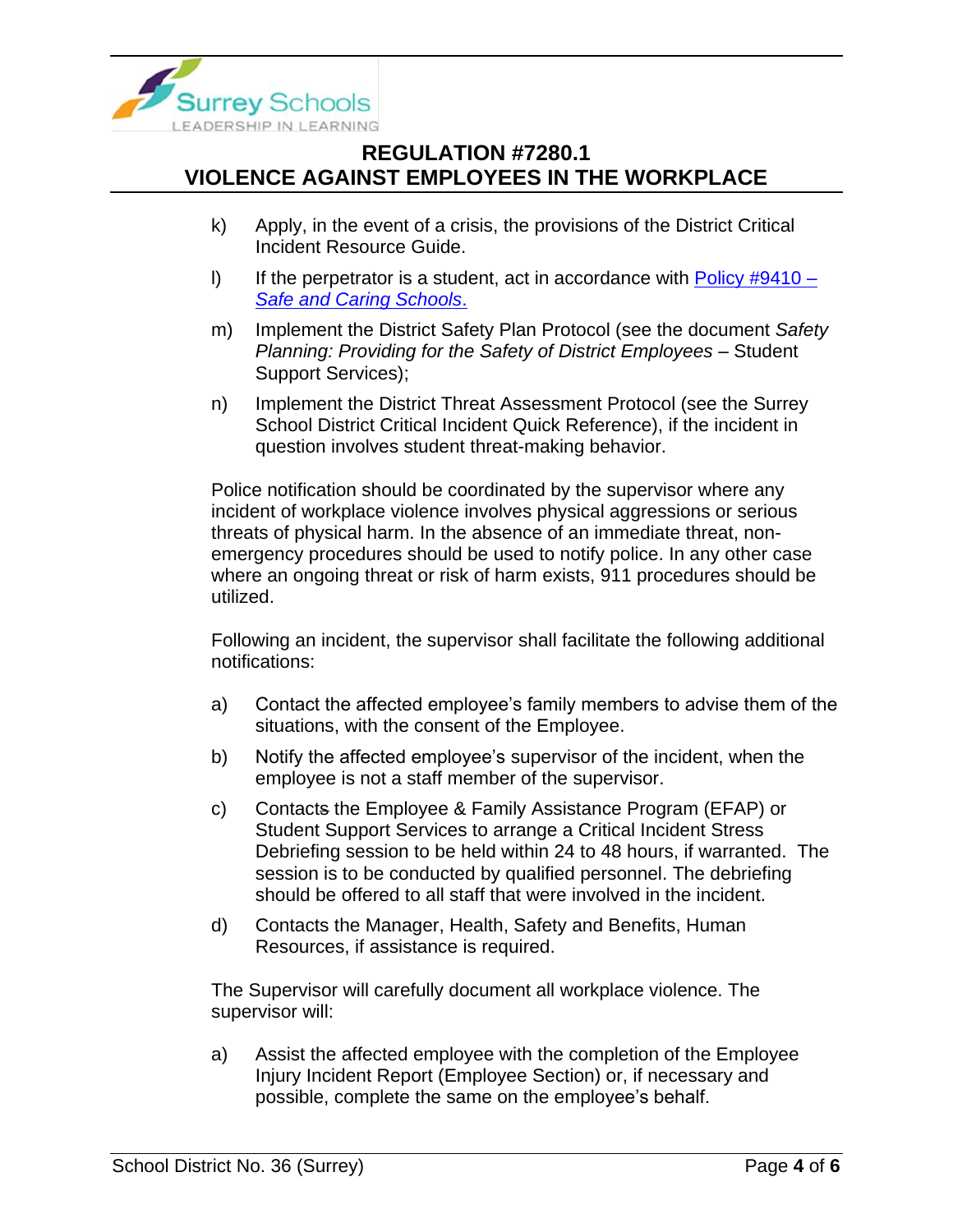

- b) Complete the accident investigation portion of the Employee Injury Incident Report
- c) Submit the employee Injury Incident Report to Human Resources, within 48 hours.

### **4. RESPONDING TO WORKPLACE VIOLENCE**

Employees should not jeopardize their health and safety when there is reasonable cause to believe that responding to a violent incident would create an undue hazard to the employee's health or safety.

Incidents of workplace violence shall be immediately reported by employees to their supervisor/manager/principal. Incidents of workplace violence perpetrated by a supervisor/manager/principal should be reported to the superintendent.

#### Incidents of Workplace Violence shall be investigated as follows:

- a) The supervisor/manager/principal shall investigate incidents or reports of workplace violence, including those that could result in employee discipline consistent with applicable collective agreements or contracts of employment.
- b) The supervisor/principal/manager will investigate and work collaboratively with a worker representative member of the site-based joint health and safety committee (if reasonably available) in investigating incidences of violence in the workplace involving non-employees.
- c) The superintendent or his/her designate shall investigate incidents of workplace violence perpetrated by a supervisor/manage/principal.

### **5. RISK ASSESSMENT**

Supervisors/principals/managers will ensure that ongoing risk identification is conducted to identify and address the potential for violent incidents.

A risk assessment shall be promptly carried out by the supervisor/principal/manager whenever there is reasonable cause to believe that an employee, is at risk or an incident of violence may be directed toward an employee.